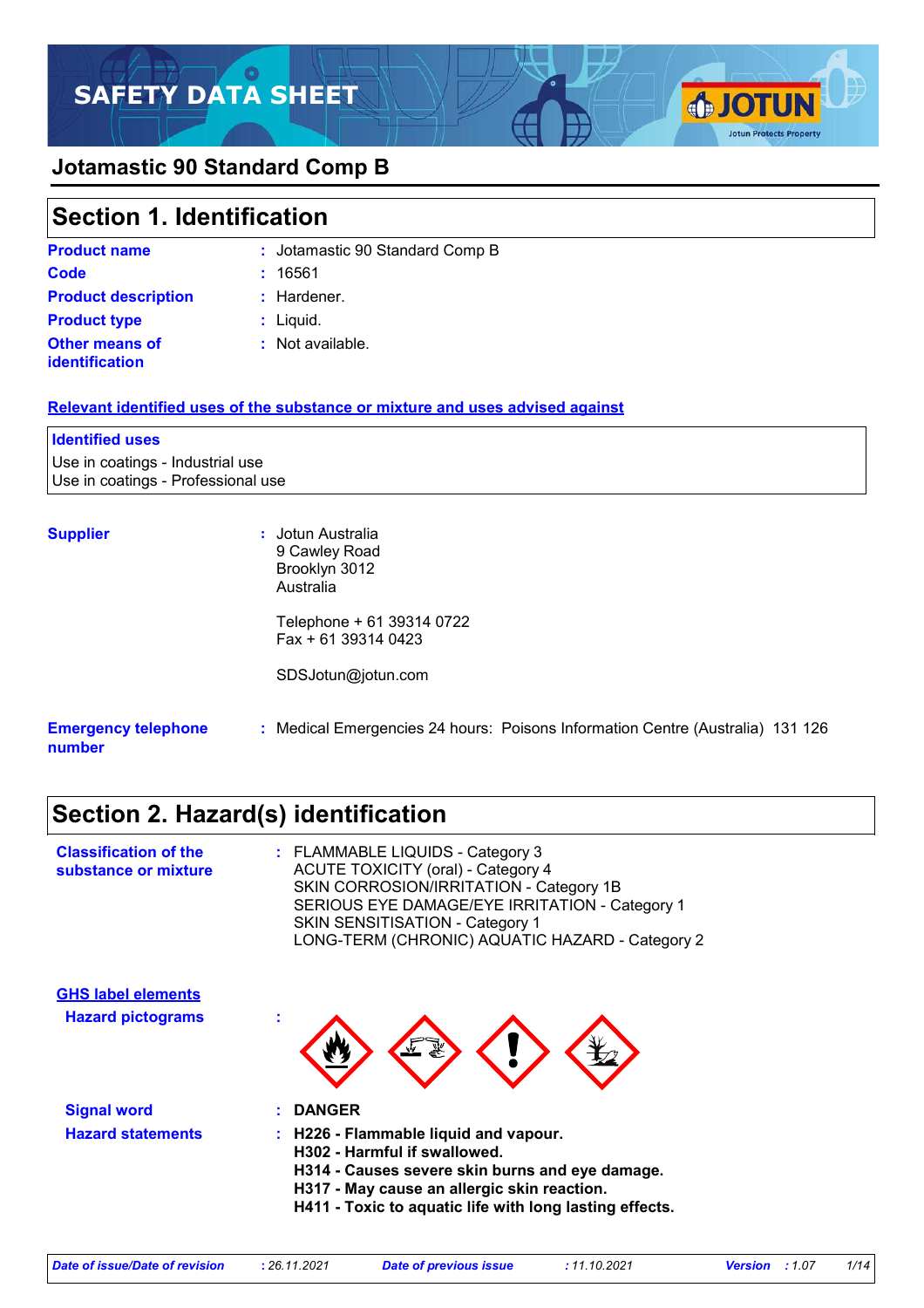### **Section 2. Hazard(s) identification**

| <b>Precautionary statements</b>                        |                                                                                                                                                                                                                                                                                                                                                                                                                                                                                                                                                                                                                                                                                                                                                                                                                                  |
|--------------------------------------------------------|----------------------------------------------------------------------------------------------------------------------------------------------------------------------------------------------------------------------------------------------------------------------------------------------------------------------------------------------------------------------------------------------------------------------------------------------------------------------------------------------------------------------------------------------------------------------------------------------------------------------------------------------------------------------------------------------------------------------------------------------------------------------------------------------------------------------------------|
| <b>Prevention</b>                                      | : P280 - Wear protective gloves, protective clothing and eye or face protection.<br>P210 - Keep away from heat, hot surfaces, sparks, open flames and other ignition<br>sources. No smoking.<br>P273 - Avoid release to the environment.<br>P261 - Avoid breathing vapour.<br>P270 - Do not eat, drink or smoke when using this product.                                                                                                                                                                                                                                                                                                                                                                                                                                                                                         |
| <b>Response</b>                                        | : P391 - Collect spillage.<br>P304 + P310 - IF INHALED: Immediately call a POISON CENTER or doctor.<br>P301 + P310, P330, P331 - IF SWALLOWED: Immediately call a POISON<br>CENTER or doctor. Rinse mouth. Do NOT induce vomiting.<br>P303 + P361 + P353, P310 - IF ON SKIN (or hair): Take off immediately all<br>contaminated clothing. Rinse skin with water. Immediately call a POISON<br>CENTER or doctor.<br>P363 - Wash contaminated clothing before reuse.<br>P302 + P352 - IF ON SKIN: Wash with plenty of water.<br>P333 + P313 - If skin irritation or rash occurs: Get medical advice or attention.<br>P305 + P351 + P338, P310 - IF IN EYES: Rinse cautiously with water for several<br>minutes. Remove contact lenses, if present and easy to do. Continue rinsing.<br>Immediately call a POISON CENTER or doctor. |
| <b>Storage</b>                                         | $:$ P403 + P235 - Store in a well-ventilated place. Keep cool.                                                                                                                                                                                                                                                                                                                                                                                                                                                                                                                                                                                                                                                                                                                                                                   |
| <b>Disposal</b>                                        | : P501 - Dispose of contents and container in accordance with all local, regional,<br>national and international regulations.                                                                                                                                                                                                                                                                                                                                                                                                                                                                                                                                                                                                                                                                                                    |
| <b>Supplemental label</b><br>elements                  | : Not applicable.                                                                                                                                                                                                                                                                                                                                                                                                                                                                                                                                                                                                                                                                                                                                                                                                                |
| Other hazards which do<br>not result in classification | : None known.                                                                                                                                                                                                                                                                                                                                                                                                                                                                                                                                                                                                                                                                                                                                                                                                                    |

# **Section 3. Composition and ingredient information**

| Substance/mixture                              | : Mixture                   |
|------------------------------------------------|-----------------------------|
| <b>Other means of</b><br><b>identification</b> | $\therefore$ Not available. |

| <b>CAS number/other identifiers</b> |                   |
|-------------------------------------|-------------------|
| <b>CAS number</b>                   | : Not applicable. |
| <b>EC</b> number                    | : Mixture.        |
| <b>Product code</b>                 | : 16561           |
|                                     |                   |

| <b>Ingredient name</b>                       | $\%$ (w/w)     | <b>CAS number</b> |
|----------------------------------------------|----------------|-------------------|
| aminepoxyadduct                              | l≥30 - ≤60     | 1075254-00-0      |
| benzyl alcohol                               | $\geq 10 - 30$ | $100 - 51 - 6$    |
| hydrocarbons, c9-unsatd., polymd.            | 210 - ≤30      | 71302-83-5        |
| <b>xylene</b>                                | 1≥10 - ≤16     | 1330-20-7         |
| 3-aminomethyl-3,5,5-trimethylcyclohexylamine | ≤10            | 2855-13-2         |
| Phenol, methylstyrenated                     | ≤10            | 68512-30-1        |
| Phenol, styrenated                           | ≤10            | 61788-44-1        |
| ethylbenzene                                 | ≤5             | $100 - 41 - 4$    |

**There are no additional ingredients present which, within the current knowledge of the supplier and in the concentrations applicable, are classified as hazardous to health or the environment and hence require reporting in this section.**

**Occupational exposure limits, if available, are listed in Section 8.**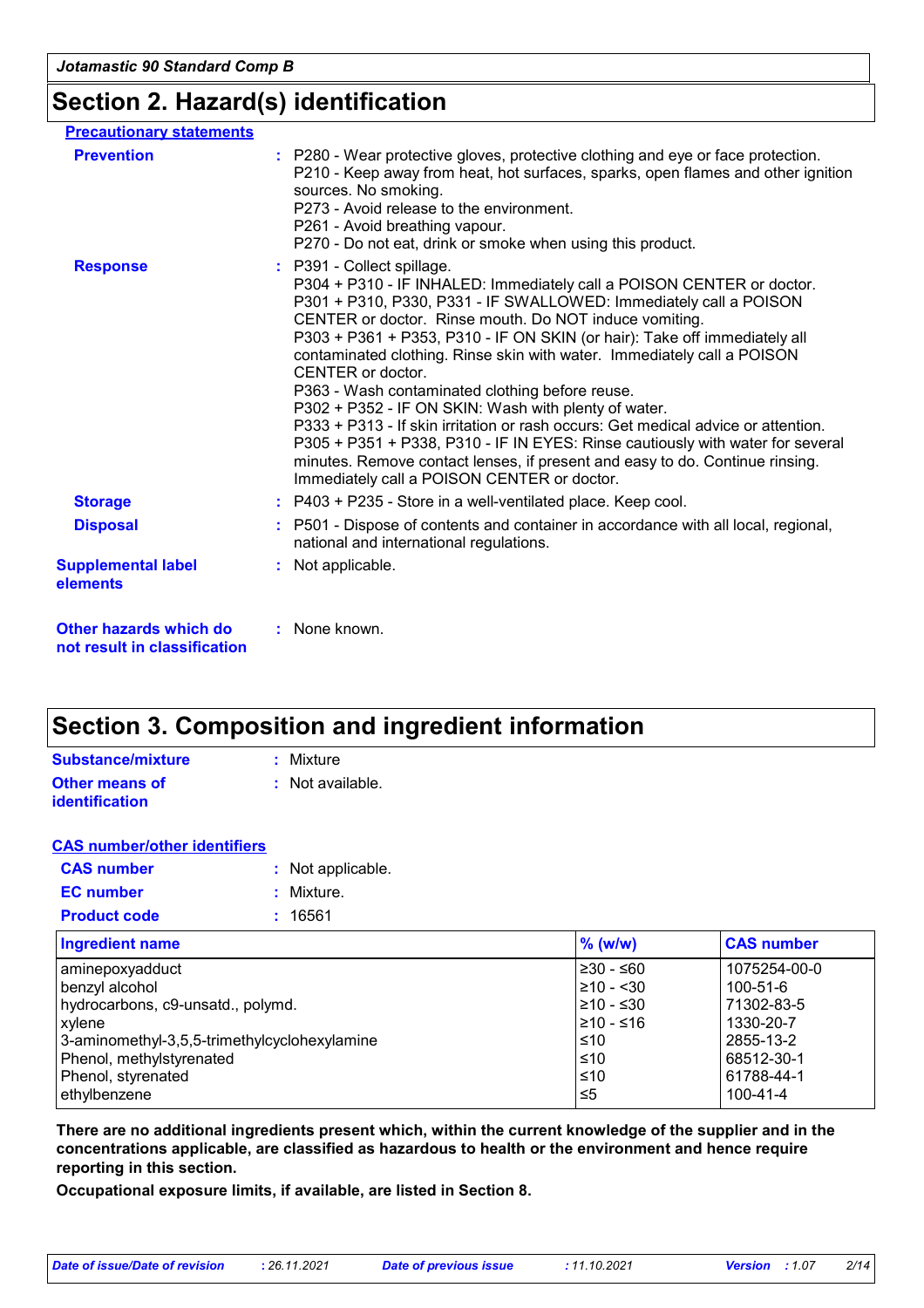# **Section 4. First aid measures**

|                     | <b>Description of necessary first aid measures</b>                                                                                                                                                                                                                                                                                                                                                                                                                                                                                                                                                                                                                                                                                                                                                                                                                                                            |
|---------------------|---------------------------------------------------------------------------------------------------------------------------------------------------------------------------------------------------------------------------------------------------------------------------------------------------------------------------------------------------------------------------------------------------------------------------------------------------------------------------------------------------------------------------------------------------------------------------------------------------------------------------------------------------------------------------------------------------------------------------------------------------------------------------------------------------------------------------------------------------------------------------------------------------------------|
| <b>Eye contact</b>  | : Get medical attention immediately. Call a poison center or physician. Immediately<br>flush eyes with plenty of water, occasionally lifting the upper and lower eyelids.<br>Check for and remove any contact lenses. Continue to rinse for at least 10 minutes.<br>Chemical burns must be treated promptly by a physician.                                                                                                                                                                                                                                                                                                                                                                                                                                                                                                                                                                                   |
| <b>Inhalation</b>   | Get medical attention immediately. Call a poison center or physician. Remove<br>victim to fresh air and keep at rest in a position comfortable for breathing. If it is<br>suspected that fumes are still present, the rescuer should wear an appropriate mask<br>or self-contained breathing apparatus. If not breathing, if breathing is irregular or if<br>respiratory arrest occurs, provide artificial respiration or oxygen by trained personnel.<br>It may be dangerous to the person providing aid to give mouth-to-mouth<br>resuscitation. If unconscious, place in recovery position and get medical attention<br>immediately. Maintain an open airway. Loosen tight clothing such as a collar, tie,<br>belt or waistband. In case of inhalation of decomposition products in a fire,<br>symptoms may be delayed. The exposed person may need to be kept under<br>medical surveillance for 48 hours. |
| <b>Skin contact</b> | Get medical attention immediately. Call a poison center or physician. Wash with<br>plenty of soap and water. Remove contaminated clothing and shoes. Wash<br>contaminated clothing thoroughly with water before removing it, or wear gloves.<br>Continue to rinse for at least 10 minutes. Chemical burns must be treated promptly<br>by a physician. In the event of any complaints or symptoms, avoid further exposure.<br>Wash clothing before reuse. Clean shoes thoroughly before reuse.                                                                                                                                                                                                                                                                                                                                                                                                                 |
| <b>Ingestion</b>    | Get medical attention immediately. Call a poison center or physician. Wash out<br>mouth with water. Remove dentures if any. Remove victim to fresh air and keep at<br>rest in a position comfortable for breathing. If material has been swallowed and the<br>exposed person is conscious, give small quantities of water to drink. Stop if the<br>exposed person feels sick as vomiting may be dangerous. Do not induce vomiting<br>unless directed to do so by medical personnel. If vomiting occurs, the head should<br>be kept low so that vomit does not enter the lungs. Chemical burns must be treated<br>promptly by a physician. Never give anything by mouth to an unconscious person.<br>If unconscious, place in recovery position and get medical attention immediately.<br>Maintain an open airway. Loosen tight clothing such as a collar, tie, belt or<br>waistband.                          |

| <b>Potential acute health effects</b> | <b>Most important symptoms/effects, acute and delayed</b>                                                                                                                |
|---------------------------------------|--------------------------------------------------------------------------------------------------------------------------------------------------------------------------|
| <b>Eye contact</b>                    | : Causes serious eye damage.                                                                                                                                             |
| <b>Inhalation</b>                     | : No known significant effects or critical hazards.                                                                                                                      |
| <b>Skin contact</b>                   | : Causes severe burns. May cause an allergic skin reaction.                                                                                                              |
| <b>Ingestion</b>                      | : Harmful if swallowed.                                                                                                                                                  |
| <b>Over-exposure signs/symptoms</b>   |                                                                                                                                                                          |
| <b>Eye contact</b>                    | : Adverse symptoms may include the following:<br>pain<br>watering<br>redness                                                                                             |
| <b>Inhalation</b>                     | : No specific data.                                                                                                                                                      |
| <b>Skin contact</b>                   | : Adverse symptoms may include the following:<br>pain or irritation<br>redness<br>blistering may occur                                                                   |
| <b>Ingestion</b>                      | : Adverse symptoms may include the following:<br>stomach pains                                                                                                           |
|                                       | Indication of immediate medical attention and special treatment needed, if necessary                                                                                     |
| <b>Notes to physician</b>             | : In case of inhalation of decomposition products in a fire, symptoms may be delayed.<br>The exposed person may need to be kept under medical surveillance for 48 hours. |
| <b>Specific treatments</b>            | : No specific treatment.                                                                                                                                                 |

| Date of issue/Date of revision | 26.11.2021 | Date of previous issue | 11.10.2021 | Version : 1.07 | 3/14 |
|--------------------------------|------------|------------------------|------------|----------------|------|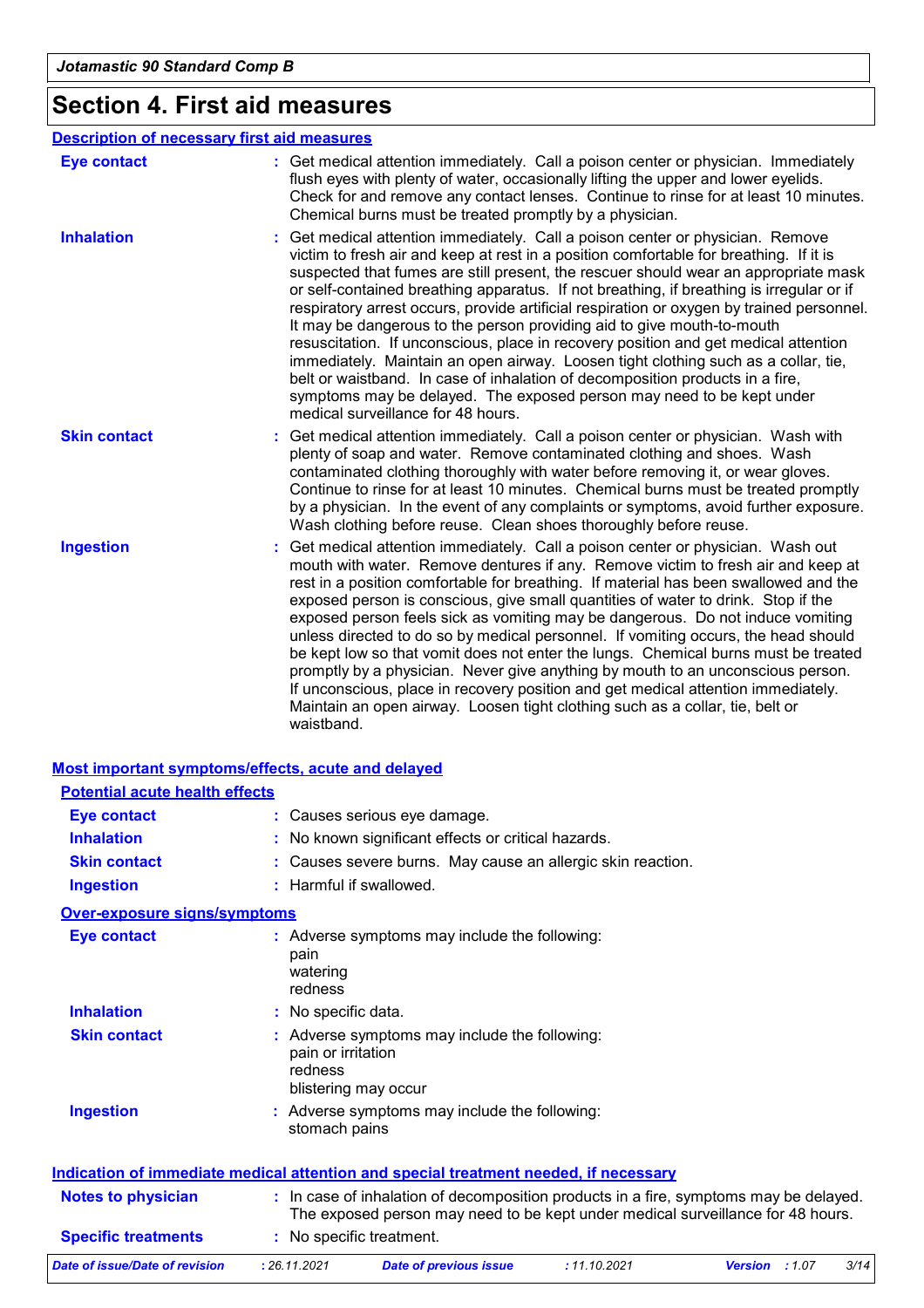### **Section 4. First aid measures**

**Protection of first-aiders** : No action shall be taken involving any personal risk or without suitable training. If it is suspected that fumes are still present, the rescuer should wear an appropriate mask or self-contained breathing apparatus. It may be dangerous to the person providing aid to give mouth-to-mouth resuscitation. Wash contaminated clothing thoroughly with water before removing it, or wear gloves.

**See toxicological information (Section 11)**

| <b>Section 5. Firefighting measures</b>                  |                                                                                                                                                                                                                                                                                                                                                                                                                                  |
|----------------------------------------------------------|----------------------------------------------------------------------------------------------------------------------------------------------------------------------------------------------------------------------------------------------------------------------------------------------------------------------------------------------------------------------------------------------------------------------------------|
| <b>Extinguishing media</b>                               |                                                                                                                                                                                                                                                                                                                                                                                                                                  |
| <b>Suitable extinguishing</b><br>media                   | : Use dry chemical, $CO2$ , water spray (fog) or foam.                                                                                                                                                                                                                                                                                                                                                                           |
| <b>Unsuitable extinguishing</b><br>media                 | : Do not use water jet.                                                                                                                                                                                                                                                                                                                                                                                                          |
| <b>Specific hazards arising</b><br>from the chemical     | : Flammable liquid and vapour. Runoff to sewer may create fire or explosion hazard.<br>In a fire or if heated, a pressure increase will occur and the container may burst, with<br>the risk of a subsequent explosion. This material is toxic to aquatic life with long<br>lasting effects. Fire water contaminated with this material must be contained and<br>prevented from being discharged to any waterway, sewer or drain. |
| <b>Hazardous thermal</b><br>decomposition products       | : Decomposition products may include the following materials:<br>carbon dioxide<br>carbon monoxide<br>nitrogen oxides                                                                                                                                                                                                                                                                                                            |
| <b>Special protective actions</b><br>for fire-fighters   | : Promptly isolate the scene by removing all persons from the vicinity of the incident if<br>there is a fire. No action shall be taken involving any personal risk or without<br>suitable training. Move containers from fire area if this can be done without risk.<br>Use water spray to keep fire-exposed containers cool.                                                                                                    |
| <b>Special protective</b><br>equipment for fire-fighters | : Fire-fighters should wear appropriate protective equipment and self-contained<br>breathing apparatus (SCBA) with a full face-piece operated in positive pressure<br>mode.                                                                                                                                                                                                                                                      |
| <b>Hazchem code</b>                                      | $: \cdot 3W$                                                                                                                                                                                                                                                                                                                                                                                                                     |

### **Section 6. Accidental release measures**

|                                  | <b>Personal precautions, protective equipment and emergency procedures</b>                                                                                                                                                                                                                                                                                                                                                                                                                    |
|----------------------------------|-----------------------------------------------------------------------------------------------------------------------------------------------------------------------------------------------------------------------------------------------------------------------------------------------------------------------------------------------------------------------------------------------------------------------------------------------------------------------------------------------|
| For non-emergency<br>personnel   | : No action shall be taken involving any personal risk or without suitable training.<br>Evacuate surrounding areas. Keep unnecessary and unprotected personnel from<br>entering. Do not touch or walk through spilt material. Shut off all ignition sources.<br>No flares, smoking or flames in hazard area. Do not breathe vapour or mist.<br>Provide adequate ventilation. Wear appropriate respirator when ventilation is<br>inadequate. Put on appropriate personal protective equipment. |
|                                  | <b>For emergency responders</b> : If specialised clothing is required to deal with the spillage, take note of any<br>information in Section 8 on suitable and unsuitable materials. See also the<br>information in "For non-emergency personnel".                                                                                                                                                                                                                                             |
| <b>Environmental precautions</b> | : Avoid dispersal of spilt material and runoff and contact with soil, waterways, drains<br>and sewers. Inform the relevant authorities if the product has caused environmental<br>pollution (sewers, waterways, soil or air). Water polluting material. May be harmful<br>to the environment if released in large quantities. Collect spillage.                                                                                                                                               |

#### **Methods and material for containment and cleaning up**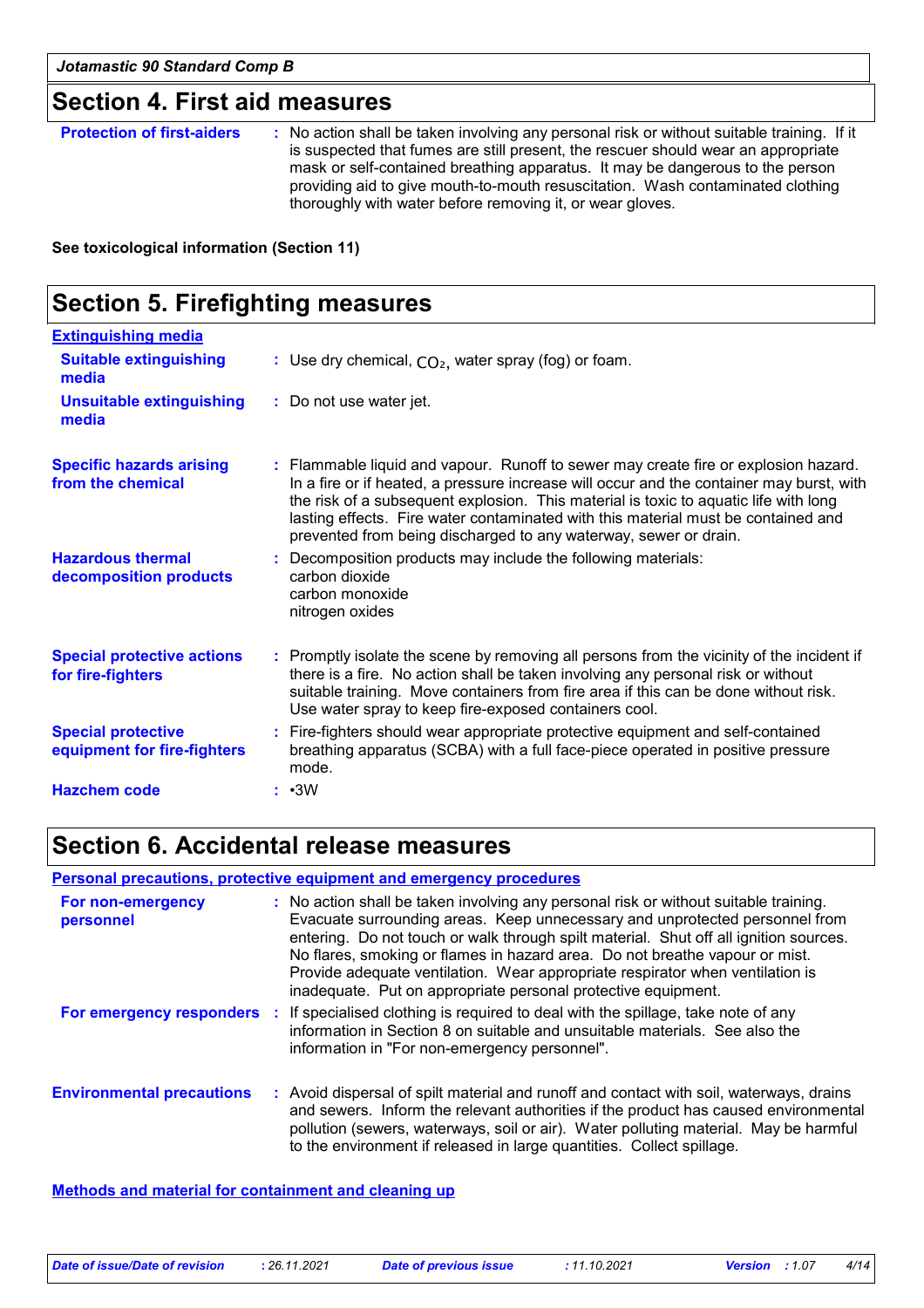### **Section 6. Accidental release measures**

| <b>Small spill</b> | : Stop leak if without risk. Move containers from spill area. Use spark-proof tools and<br>explosion-proof equipment. Dilute with water and mop up if water-soluble.<br>Alternatively, or if water-insoluble, absorb with an inert dry material and place in an<br>appropriate waste disposal container. Dispose of via a licensed waste disposal<br>contractor.                                                                                                                                                                                                                                                                                                                                                                                                        |
|--------------------|-------------------------------------------------------------------------------------------------------------------------------------------------------------------------------------------------------------------------------------------------------------------------------------------------------------------------------------------------------------------------------------------------------------------------------------------------------------------------------------------------------------------------------------------------------------------------------------------------------------------------------------------------------------------------------------------------------------------------------------------------------------------------|
| Large spill        | : Stop leak if without risk. Move containers from spill area. Use spark-proof tools and<br>explosion-proof equipment. Approach the release from upwind. Prevent entry into<br>sewers, water courses, basements or confined areas. Wash spillages into an<br>effluent treatment plant or proceed as follows. Contain and collect spillage with non-<br>combustible, absorbent material e.g. sand, earth, vermiculite or diatomaceous earth<br>and place in container for disposal according to local regulations (see Section 13).<br>Dispose of via a licensed waste disposal contractor. Contaminated absorbent<br>material may pose the same hazard as the spilt product. Note: see Section 1 for<br>emergency contact information and Section 13 for waste disposal. |

# **Section 7. Handling and storage**

The information in this section contains generic advice and guidance. The list of Identified Uses in Section 1 should be consulted for any available use-specific information provided in the Exposure Scenario(s).

#### **Precautions for safe handling**

| <b>Protective measures</b>                                                       | : Put on appropriate personal protective equipment (see Section 8). Persons with a<br>history of skin sensitization problems should not be employed in any process in<br>which this product is used. Do not get in eyes or on skin or clothing. Do not breathe<br>vapour or mist. Do not ingest. Avoid release to the environment. Use only with<br>adequate ventilation. Wear appropriate respirator when ventilation is inadequate.<br>Do not enter storage areas and confined spaces unless adequately ventilated. Keep<br>in the original container or an approved alternative made from a compatible material,<br>kept tightly closed when not in use. Store and use away from heat, sparks, open<br>flame or any other ignition source. Use explosion-proof electrical (ventilating,<br>lighting and material handling) equipment. Use only non-sparking tools. Take<br>precautionary measures against electrostatic discharges. Empty containers retain<br>product residue and can be hazardous. Do not reuse container. |
|----------------------------------------------------------------------------------|---------------------------------------------------------------------------------------------------------------------------------------------------------------------------------------------------------------------------------------------------------------------------------------------------------------------------------------------------------------------------------------------------------------------------------------------------------------------------------------------------------------------------------------------------------------------------------------------------------------------------------------------------------------------------------------------------------------------------------------------------------------------------------------------------------------------------------------------------------------------------------------------------------------------------------------------------------------------------------------------------------------------------------|
| <b>Advice on general</b><br>occupational hygiene                                 | Eating, drinking and smoking should be prohibited in areas where this material is<br>handled, stored and processed. Workers should wash hands and face before<br>eating, drinking and smoking. Remove contaminated clothing and protective<br>equipment before entering eating areas. See also Section 8 for additional<br>information on hygiene measures.                                                                                                                                                                                                                                                                                                                                                                                                                                                                                                                                                                                                                                                                     |
| <b>Conditions for safe storage,</b><br>including any<br><b>incompatibilities</b> | Store in accordance with local regulations. Store in a segregated and approved<br>area. Store in original container protected from direct sunlight in a dry, cool and well-<br>ventilated area, away from incompatible materials (see Section 10) and food and<br>drink. Store locked up. Eliminate all ignition sources. Separate from oxidising<br>materials. Keep container tightly closed and sealed until ready for use. Containers<br>that have been opened must be carefully resealed and kept upright to prevent<br>leakage. Do not store in unlabelled containers. Use appropriate containment to<br>avoid environmental contamination. See Section 10 for incompatible materials<br>before handling or use.                                                                                                                                                                                                                                                                                                           |

See Technical Data Sheet / packaging for further information.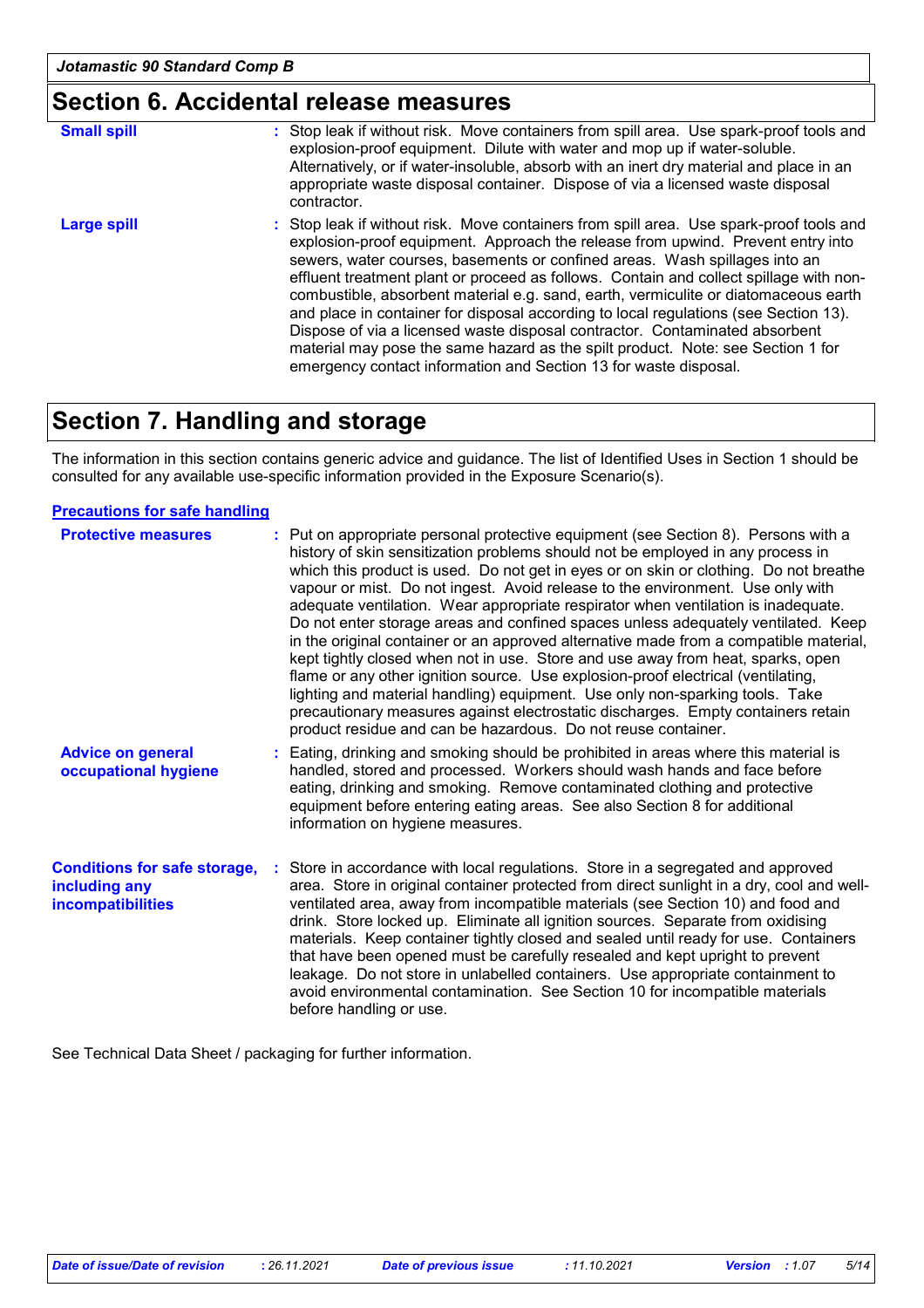### **Section 8. Exposure controls and personal protection**

The information in this section contains generic advice and guidance. The list of Identified Uses in Section 1 should be consulted for any available use-specific information provided in the Exposure Scenario(s).

#### **Control parameters**

#### **Occupational exposure limits**

| <b>Ingredient name</b>                       | <b>Exposure limits</b>                                                                                                                                                                                                                             |  |  |
|----------------------------------------------|----------------------------------------------------------------------------------------------------------------------------------------------------------------------------------------------------------------------------------------------------|--|--|
| benzyl alcohol                               | DFG MAC-values list (Germany, 8/2020).<br>Absorbed through skin.<br>PEAK: 44 mg/m <sup>3</sup> , 4 times per shift, 15<br>minutes.<br>PEAK: 10 ppm, 4 times per shift, 15<br>minutes.<br>TWA: 22 mg/m <sup>3</sup> 8 hours.<br>TWA: 5 ppm 8 hours. |  |  |
| xylene                                       | Safe Work Australia (Australia, 12/2019).<br>STEL: 655 mg/m <sup>3</sup> 15 minutes.<br>STEL: 150 ppm 15 minutes.<br>TWA: $350$ mg/m <sup>3</sup> 8 hours.<br>TWA: 80 ppm 8 hours.                                                                 |  |  |
| 3-aminomethyl-3,5,5-trimethylcyclohexylamine | DFG MAC-values list (Germany, 8/2020).<br>Skin sensitiser.                                                                                                                                                                                         |  |  |
| benzene, ethyl-                              | Safe Work Australia (Australia, 12/2019).<br>STEL: 543 mg/m <sup>3</sup> 15 minutes.<br>STEL: 125 ppm 15 minutes.<br>TWA: $434$ mg/m <sup>3</sup> 8 hours.<br>TWA: 100 ppm 8 hours.                                                                |  |  |

| <b>Appropriate engineering</b><br>controls       | : Use only with adequate ventilation. Use process enclosures, local exhaust<br>ventilation or other engineering controls to keep worker exposure to airborne<br>contaminants below any recommended or statutory limits. The engineering controls<br>also need to keep gas, vapour or dust concentrations below any lower explosive<br>limits. Use explosion-proof ventilation equipment.                                                                                    |  |  |  |
|--------------------------------------------------|-----------------------------------------------------------------------------------------------------------------------------------------------------------------------------------------------------------------------------------------------------------------------------------------------------------------------------------------------------------------------------------------------------------------------------------------------------------------------------|--|--|--|
| <b>Environmental exposure</b><br><b>controls</b> | : Emissions from ventilation or work process equipment should be checked to ensure<br>they comply with the requirements of environmental protection legislation. In some<br>cases, fume scrubbers, filters or engineering modifications to the process<br>equipment will be necessary to reduce emissions to acceptable levels.                                                                                                                                             |  |  |  |
| <b>Individual protection measures</b>            |                                                                                                                                                                                                                                                                                                                                                                                                                                                                             |  |  |  |
| <b>Hygiene measures</b>                          | : Wash hands, forearms and face thoroughly after handling chemical products, before<br>eating, smoking and using the lavatory and at the end of the working period.<br>Appropriate techniques should be used to remove potentially contaminated clothing.<br>Contaminated work clothing should not be allowed out of the workplace. Wash<br>contaminated clothing before reusing. Ensure that eyewash stations and safety<br>showers are close to the workstation location. |  |  |  |
| <b>Eye/face protection</b>                       | : Safety eyewear complying to EN 166 should be used when a risk assessment<br>indicates this is necessary to avoid exposure to liquid splashes, mists, gases or<br>dusts. If contact is possible, the following protection should be worn, unless the<br>assessment indicates a higher degree of protection: chemical splash goggles and/<br>or face shield. If inhalation hazards exist, a full-face respirator may be required<br>instead.                                |  |  |  |
| <b>Skin protection</b>                           |                                                                                                                                                                                                                                                                                                                                                                                                                                                                             |  |  |  |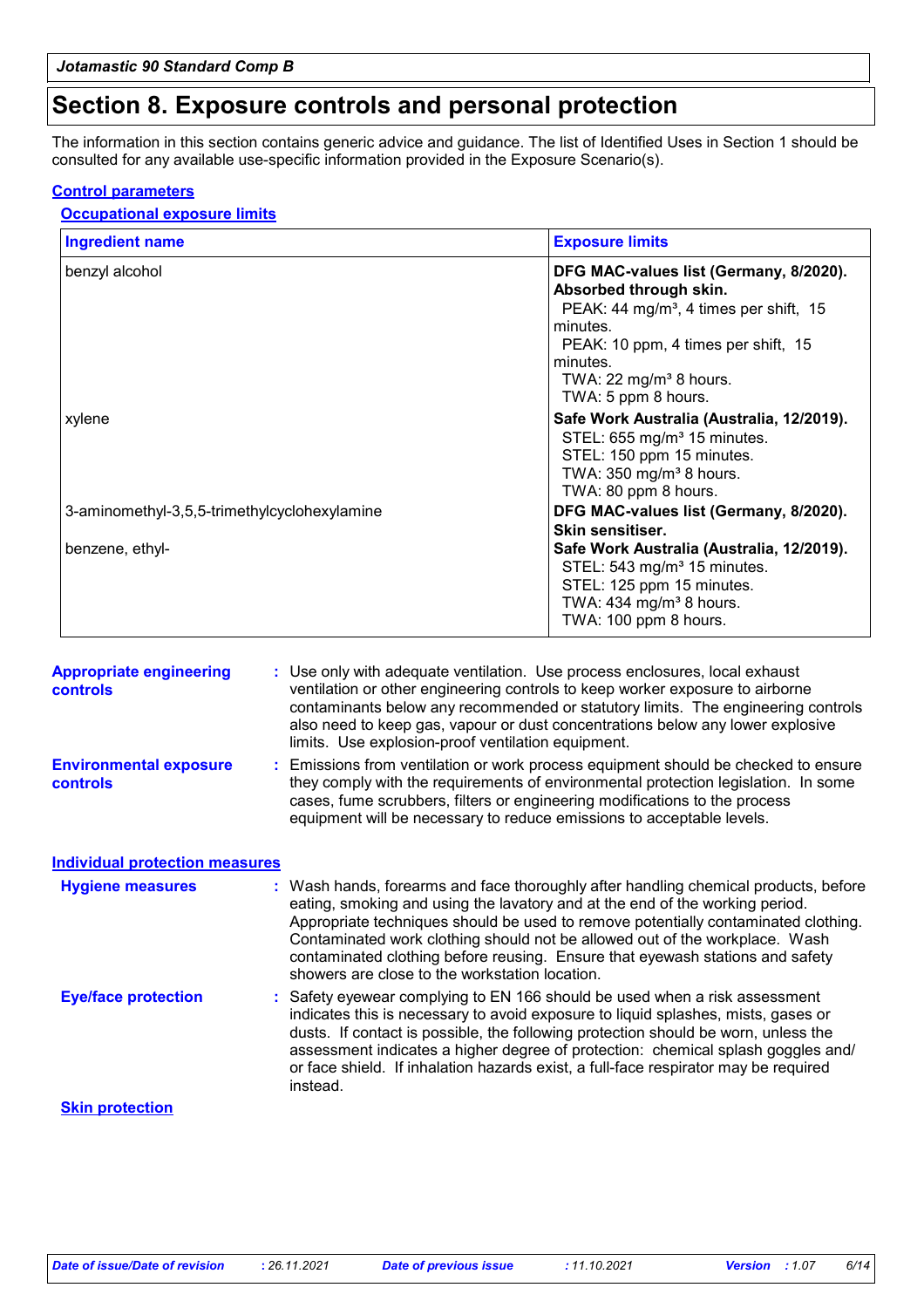# **Section 8. Exposure controls and personal protection**

| <b>Hand protection</b>        | : Chemical-resistant, impervious gloves complying with an approved standard should<br>be worn at all times when handling chemical products if a risk assessment indicates<br>this is necessary. Considering the parameters specified by the glove manufacturer,<br>check during use that the gloves are still retaining their protective properties. It<br>should be noted that the time to breakthrough for any glove material may be<br>different for different glove manufacturers. In the case of mixtures, consisting of<br>several substances, the protection time of the gloves cannot be accurately<br>estimated. |  |
|-------------------------------|---------------------------------------------------------------------------------------------------------------------------------------------------------------------------------------------------------------------------------------------------------------------------------------------------------------------------------------------------------------------------------------------------------------------------------------------------------------------------------------------------------------------------------------------------------------------------------------------------------------------------|--|
|                               | There is no one glove material or combination of materials that will give unlimited<br>resistance to any individual or combination of chemicals.<br>The breakthrough time must be greater than the end use time of the product.<br>The instructions and information provided by the glove manufacturer on use,<br>storage, maintenance and replacement must be followed.<br>Gloves should be replaced regularly and if there is any sign of damage to the glove<br>material.                                                                                                                                              |  |
|                               | Always ensure that gloves are free from defects and that they are stored and used<br>correctly.<br>The performance or effectiveness of the glove may be reduced by physical/chemical<br>damage and poor maintenance.<br>Barrier creams may help to protect the exposed areas of the skin but should not be                                                                                                                                                                                                                                                                                                                |  |
|                               | applied once exposure has occurred.<br>Wear suitable gloves tested to EN374.<br>May be used, gloves(breakthrough time) 4 - 8 hours: PVC, neoprene<br>Recommended, gloves(breakthrough time) > 8 hours: 4H, Teflon, fluor rubber,<br>Viton <sup>®</sup> , polyvinyl alcohol (PVA), nitrile rubber, butyl rubber                                                                                                                                                                                                                                                                                                            |  |
| <b>Body protection</b>        | : Personal protective equipment for the body should be selected based on the task<br>being performed and the risks involved and should be approved by a specialist<br>before handling this product. When there is a risk of ignition from static electricity,<br>wear anti-static protective clothing. For the greatest protection from static<br>discharges, clothing should include anti-static overalls, boots and gloves.                                                                                                                                                                                             |  |
| <b>Other skin protection</b>  | : Appropriate footwear and any additional skin protection measures should be<br>selected based on the task being performed and the risks involved and should be<br>approved by a specialist before handling this product.                                                                                                                                                                                                                                                                                                                                                                                                 |  |
| <b>Respiratory protection</b> | : Based on the hazard and potential for exposure, select a respirator that meets the<br>appropriate standard or certification. Respirators must be used according to a<br>respiratory protection program to ensure proper fitting, training, and other important<br>aspects of use.                                                                                                                                                                                                                                                                                                                                       |  |

# **Section 9. Physical and chemical properties**

| <b>Appearance</b>                               |                                                                                                                                        |
|-------------------------------------------------|----------------------------------------------------------------------------------------------------------------------------------------|
| <b>Physical state</b>                           | $:$ Liquid.                                                                                                                            |
| <b>Colour</b>                                   | : Colourless.                                                                                                                          |
| <b>Odour</b>                                    | : Characteristic.                                                                                                                      |
| <b>Odour threshold</b>                          | : Not applicable.                                                                                                                      |
| рH                                              | : Not applicable.                                                                                                                      |
| <b>Melting point</b>                            | : Not applicable.                                                                                                                      |
| <b>Boiling point</b>                            | : Lowest known value: $136.1^{\circ}$ C (277 $^{\circ}$ F) (ethylbenzene). Weighted average: 228.19 $^{\circ}$ C<br>$(442.7^{\circ}F)$ |
| <b>Flash point</b>                              | : Closed cup: $39^{\circ}$ C (102.2 $^{\circ}$ F)                                                                                      |
| <b>Evaporation rate</b>                         | : Highest known value: 0.84 (ethylbenzene) Weighted average: 0.37 compared with<br>butyl acetate                                       |
| <b>Flammability (solid, gas)</b>                | $:$ Not available.                                                                                                                     |
| Lower and upper explosive<br>(flammable) limits | $: 0.8 - 13\%$                                                                                                                         |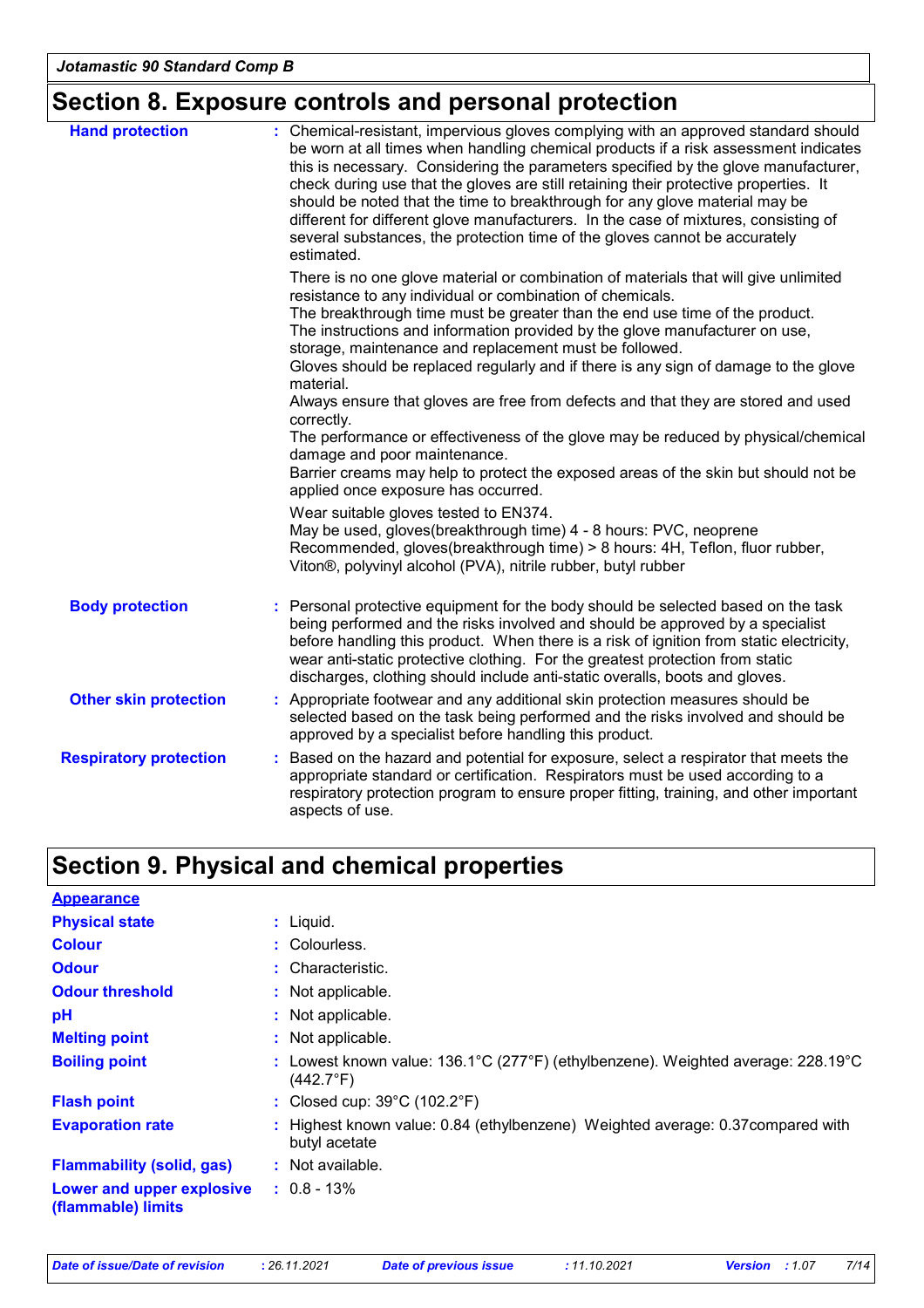### **Section 9. Physical and chemical properties**

| <b>Vapour pressure</b>                            | : Highest known value: 1.2 kPa (9.3 mm Hg) (at $20^{\circ}$ C) (ethylbenzene). Weighted<br>average: 0.22 kPa (1.65 mm Hg) (at 20°C) |
|---------------------------------------------------|-------------------------------------------------------------------------------------------------------------------------------------|
| <b>Vapour density</b>                             | : Highest known value: 3.7 (Air = 1) (benzyl alcohol). Weighted average: 3.7 (Air =<br>1)                                           |
| <b>Relative density</b>                           | $: 1.01$ g/cm <sup>3</sup>                                                                                                          |
| <b>Solubility</b>                                 | : Insoluble in the following materials: cold water and hot water.                                                                   |
| <b>Partition coefficient: n-</b><br>octanol/water | $\therefore$ Not available.                                                                                                         |
| <b>Auto-ignition temperature</b>                  | : Lowest known value: $>375^{\circ}$ C ( $>707^{\circ}$ F) (hydrocarbons, c9-unsatd., polymd.).                                     |
| <b>Decomposition temperature</b>                  | : Not available.                                                                                                                    |
| <b>Viscosity</b>                                  | : Kinematic (40°C (104°F)): >0.205 cm <sup>2</sup> /s (>20.5 cSt)                                                                   |
|                                                   |                                                                                                                                     |

### **Section 10. Stability and reactivity**

| : No specific test data related to reactivity available for this product or its ingredients.                                                                                 |
|------------------------------------------------------------------------------------------------------------------------------------------------------------------------------|
| : The product is stable.                                                                                                                                                     |
| : Under normal conditions of storage and use, hazardous reactions will not occur.                                                                                            |
| : Avoid all possible sources of ignition (spark or flame). Do not pressurise, cut, weld,<br>braze, solder, drill, grind or expose containers to heat or sources of ignition. |
| : Keep away from the following materials to prevent strong exothermic reactions:<br>oxidising agents, strong alkalis, strong acids.                                          |
| : Under normal conditions of storage and use, hazardous decomposition products<br>should not be produced.                                                                    |
|                                                                                                                                                                              |

# **Section 11. Toxicological information**

There are no data available on the mixture itself. The mixture has been assessed following the conventional method of the CLP Regulation (EC) No 1272/2008 and is classified for toxicological properties accordingly. See Sections 2 and 3 for details.

Exposure to component solvent vapour concentrations in excess of the stated occupational exposure limit may result in adverse health effects such as mucous membrane and respiratory system irritation and adverse effects on the kidneys, liver and central nervous system. Symptoms and signs include headache, dizziness, fatigue, muscular weakness, drowsiness and, in extreme cases, loss of consciousness.

Solvents may cause some of the above effects by absorption through the skin. Repeated or prolonged contact with the mixture may cause removal of natural fat from the skin, resulting in non-allergic contact dermatitis and absorption through the skin.

If splashed in the eyes, the liquid may cause irritation and reversible damage.

Ingestion may cause nausea, diarrhea and vomiting.

This takes into account, where known, delayed and immediate effects and also chronic effects of components from shortterm and long-term exposure by oral, inhalation and dermal routes of exposure and eye contact.

Contains aminepoxyadduct, hydrocarbons, C9-unsaturated, polymerized, 3-aminomethyl-3,5,5-trimethylcyclohexylamine, Phenol, methylstyrenated, Phenol, styrenated. May produce an allergic reaction.

Corrosive to eyes and skin.Vapour may be irritating to eyes and respiratory system.Harmful if ingested.Material is corrosive to the mucous membranes.

**Information on toxicological effects**

**Acute toxicity**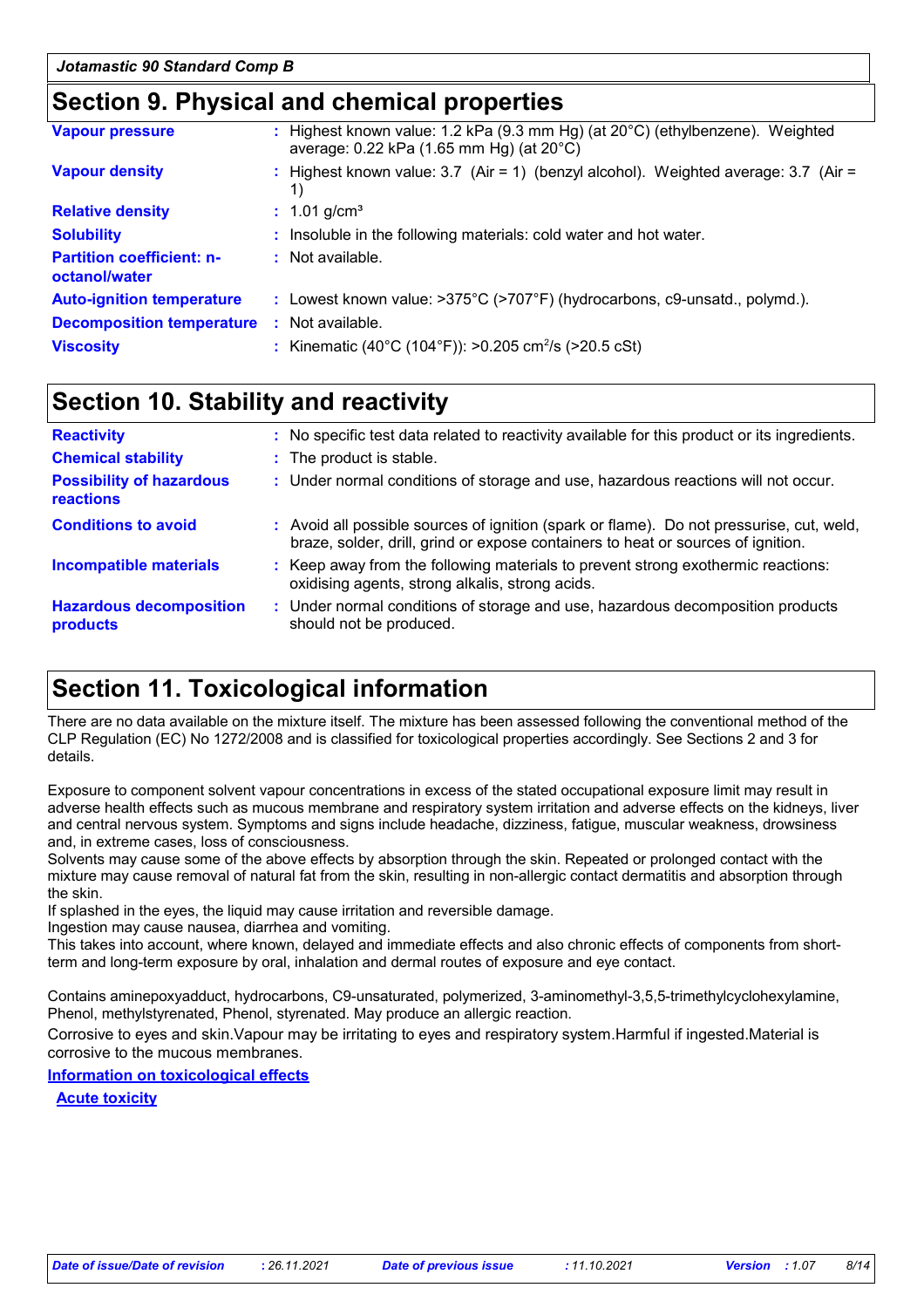# **Section 11. Toxicological information**

| <b>Product/ingredient name</b> | <b>Result</b>                 | <b>Species</b> | <b>Dose</b>   | <b>Exposure</b> |
|--------------------------------|-------------------------------|----------------|---------------|-----------------|
| benzyl alcohol                 | LD50 Oral                     | Rat            | 1230 mg/kg    |                 |
| hydrocarbons,                  | LD50 Dermal                   | Rat            | >2000 mg/kg   |                 |
| C9-unsaturated, polymerized    |                               |                |               |                 |
|                                | LD50 Oral                     | Rat            | >2000 mg/kg   |                 |
| xylene                         | <b>LC50 Inhalation Vapour</b> | Rat            | $20$ mg/l     | 4 hours         |
|                                | LD50 Oral                     | Rat            | 4300 mg/kg    |                 |
|                                | <b>TDLo Dermal</b>            | Rabbit         | 4300 mg/kg    |                 |
| 3-aminomethyl-                 | LD50 Oral                     | Rat            | 1030 mg/kg    |                 |
| 3,5,5-trimethylcyclohexylamine |                               |                |               |                 |
| Phenol, styrenated             | LD50 Dermal                   | Rabbit         | $>5010$ mg/kg |                 |
|                                | LD50 Oral                     | Rat            | 2500 mg/kg    |                 |
| benzene, ethyl-                | <b>LC50 Inhalation Vapour</b> | Rat - Male     | $17.8$ mg/l   | 4 hours         |
|                                | LD50 Dermal                   | Rabbit         | >5000 mg/kg   |                 |
|                                | LD50 Oral                     | Rat            | 3500 mg/kg    |                 |

#### **Irritation/Corrosion**

| <b>Product/ingredient name</b> | <b>Result</b>        | <b>Species</b> | <b>Score</b> | <b>Exposure</b> | <b>Observation</b> |
|--------------------------------|----------------------|----------------|--------------|-----------------|--------------------|
| aminepoxyadduct                | Eyes - Irritant      | Mammal -       |              |                 |                    |
|                                |                      | species        |              |                 |                    |
|                                |                      | unspecified    |              |                 |                    |
| benzyl alcohol                 | Eyes - Mild irritant | Mammal -       |              |                 |                    |
|                                |                      | species        |              |                 |                    |
|                                |                      | unspecified    |              |                 |                    |
| xylene                         | Eyes - Mild irritant | Rabbit         |              | 87 milligrams   |                    |
|                                | Skin - Mild irritant | Rat            |              | 8 hours 60      |                    |
|                                |                      |                |              | Imicroliters    |                    |
| Phenol, methylstyrenated       | Skin - Mild irritant | Mammal -       |              |                 |                    |
|                                |                      | species        |              |                 |                    |
|                                |                      | unspecified    |              |                 |                    |
| Phenol, styrenated             | Eyes - Mild irritant | Rabbit         |              | I0.1 Mililiters |                    |
|                                | Skin - Mild irritant | Rabbit         |              | 0.5 Mililiters  |                    |
|                                | Skin - Mild irritant | Mammal -       |              |                 |                    |
|                                |                      | species        |              |                 |                    |
|                                |                      | unspecified    |              |                 |                    |

#### **Sensitisation**

| <b>Product/ingredient name</b>                   | <b>Route of</b><br>exposure | <b>Species</b>                  | <b>Result</b> |
|--------------------------------------------------|-----------------------------|---------------------------------|---------------|
| aminepoxyadduct                                  | skin                        | Mammal - species<br>unspecified | Sensitising   |
| hydrocarbons,<br>C9-unsaturated, polymerized     | skin                        | Mouse                           | Sensitising   |
| 3-aminomethyl-<br>3,5,5-trimethylcyclohexylamine | skin                        | Mammal - species<br>unspecified | Sensitising   |
| Phenol, methylstyrenated                         | skin                        | Mammal - species<br>unspecified | Sensitising   |
| Phenol, styrenated                               | skin                        | Mammal - species<br>unspecified | Sensitising   |

#### **Mutagenicity**

Not available.

#### **Carcinogenicity**

Not available.

#### **Reproductive toxicity**

Not available.

#### **Teratogenicity**

Not available.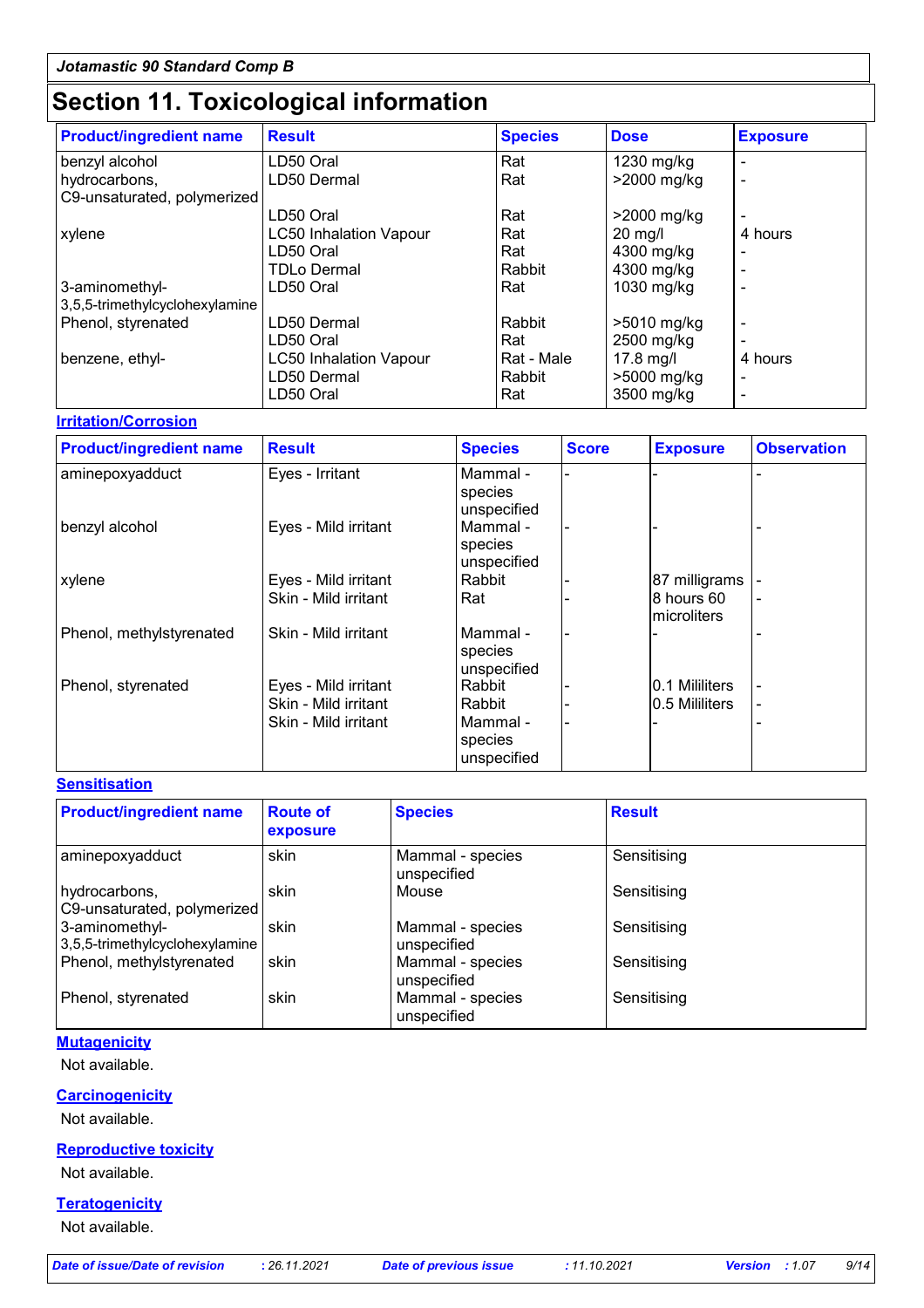### **Section 11. Toxicological information**

### **Specific target organ toxicity (single exposure)**

| <b>Name</b> | <b>Category</b> | <b>Route of</b><br>exposure | <b>Target organs</b>             |
|-------------|-----------------|-----------------------------|----------------------------------|
| xylene      | Category 3      |                             | Respiratory tract_<br>irritation |

#### **Specific target organ toxicity (repeated exposure)**

Not available.

#### **Aspiration hazard**

| <b>Name</b>     | Result                                |
|-----------------|---------------------------------------|
| <b>xvlene</b>   | <b>ASPIRATION HAZARD - Category 1</b> |
| benzene, ethyl- | ASPIRATION HAZARD - Category 1        |

#### **Information on likely routes :** Not available. **of exposure**

#### **Potential acute health effects**

| <b>Eve contact</b>  | : Causes serious eye damage.                                |
|---------------------|-------------------------------------------------------------|
| <b>Inhalation</b>   | : No known significant effects or critical hazards.         |
| <b>Skin contact</b> | : Causes severe burns. May cause an allergic skin reaction. |
| Ingestion           | : Harmful if swallowed.                                     |

#### **Symptoms related to the physical, chemical and toxicological characteristics**

| <b>Eye contact</b>  | : Adverse symptoms may include the following:<br>pain<br>watering<br>redness                           |
|---------------------|--------------------------------------------------------------------------------------------------------|
| <b>Inhalation</b>   | : No specific data.                                                                                    |
| <b>Skin contact</b> | : Adverse symptoms may include the following:<br>pain or irritation<br>redness<br>blistering may occur |
| <b>Ingestion</b>    | : Adverse symptoms may include the following:<br>stomach pains                                         |

#### **Delayed and immediate effects as well as chronic effects from short and long-term exposure**

| <b>Short term exposure</b>            |                    |
|---------------------------------------|--------------------|
| <b>Potential immediate</b><br>effects | $:$ Not available. |
| <b>Potential delayed effects</b>      | : Not available.   |
| Long term exposure                    |                    |
| <b>Potential immediate</b><br>effects | : Not available.   |
| <b>Potential delayed effects</b>      | $:$ Not available. |

#### **Potential chronic health effects**

Not available.

| Date of issue/Date of revision | : 26.11.2021                                                                                             | <b>Date of previous issue</b>                       | : 11.10.2021 | <b>Version</b> : 1.07 | 10/14 |
|--------------------------------|----------------------------------------------------------------------------------------------------------|-----------------------------------------------------|--------------|-----------------------|-------|
| <b>Teratogenicity</b>          |                                                                                                          | : No known significant effects or critical hazards. |              |                       |       |
| <b>Mutagenicity</b>            |                                                                                                          | : No known significant effects or critical hazards. |              |                       |       |
| <b>Carcinogenicity</b>         |                                                                                                          | : No known significant effects or critical hazards. |              |                       |       |
| <b>General</b>                 | : Once sensitized, a severe allergic reaction may occur when subsequently exposed<br>to very low levels. |                                                     |              |                       |       |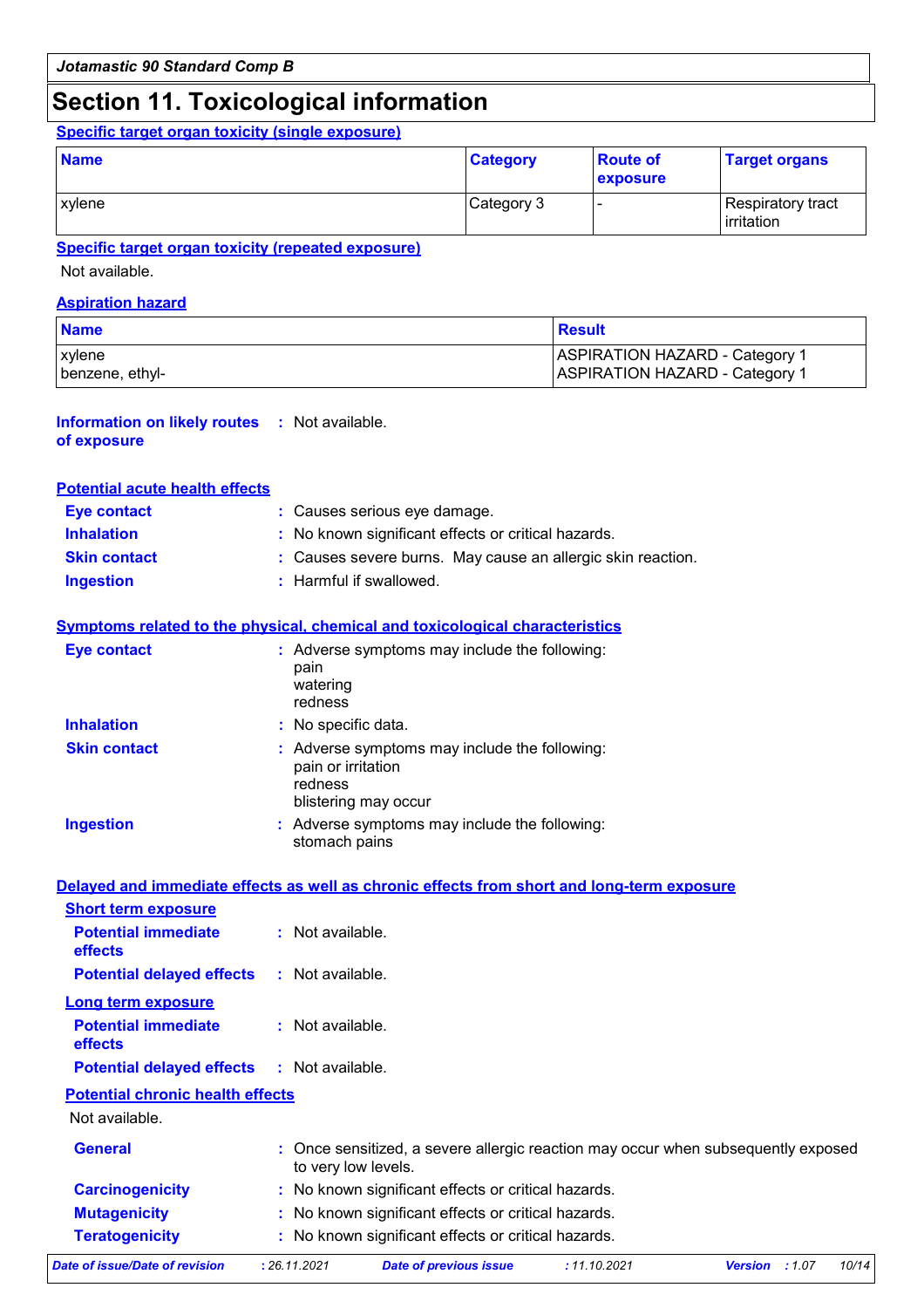# **Section 11. Toxicological information**

- **Developmental effects** : No known significant effects or critical hazards.
- 
- **Fertility effects :** No known significant effects or critical hazards.

#### **Numerical measures of toxicity**

#### **Acute toxicity estimates**

| Route                        | <b>ATE value</b> |
|------------------------------|------------------|
| Oral                         | 1122.99 mg/kg    |
| Dermal                       | 8967.15 mg/kg    |
| Inhalation (vapours)         | 112.29 mg/l      |
| Inhalation (dusts and mists) | $9.7$ mg/l       |

# **Section 12. Ecological information**

| <b>Toxicity</b>                |                                    |                                            |                 |
|--------------------------------|------------------------------------|--------------------------------------------|-----------------|
| <b>Product/ingredient name</b> | <b>Result</b>                      | <b>Species</b>                             | <b>Exposure</b> |
| aminepoxyadduct                | Acute EC50 8.1 mg/l                | Algae - Pseudokirchneriella<br>subcapitata | 72 hours        |
|                                | Acute EC50 5.7 mg/l                | Daphnia - Daphnia magna                    | 48 hours        |
|                                | Acute LC50 7.9 mg/l                | Fish - Oncorhynchus Mykiss                 | 96 hours        |
| xylene                         | Acute LC50 8500 µg/l Marine water  | Crustaceans - Palaemonetes<br>pugio        | 48 hours        |
|                                | Acute LC50 13400 µg/l Fresh water  | Fish - Pimephales promelas                 | 96 hours        |
| 3-aminomethyl-                 | Acute EC50 17.4 to 21.5 mg/l Fresh | Daphnia - Daphnia magna                    | 48 hours        |
| 3,5,5-trimethylcyclohexylamine | water                              |                                            |                 |
|                                | Acute IC50 37 mg/l                 | Algae                                      | 72 hours        |
| Phenol, styrenated             | Acute EC50 100 mg/l                | Algae                                      | 72 hours        |
|                                | Acute EC50 54 mg/l                 | Daphnia                                    | 48 hours        |
|                                | Acute LC50 25.8 mg/l               | Fish                                       | 96 hours        |
| benzene, ethyl-                | Acute EC50 7700 µg/l Marine water  | Algae - Skeletonema costatum               | 96 hours        |
|                                | Acute EC50 2.93 mg/l               | Daphnia                                    | 48 hours        |
|                                | Acute LC50 4.2 mg/l                | Fish                                       | 96 hours        |
|                                |                                    |                                            |                 |

#### **Persistence and degradability**

| <b>Product/ingredient name</b>                                                                  | <b>Test</b>              | <b>Result</b>               |                   | <b>Dose</b> | <b>Inoculum</b>                                  |
|-------------------------------------------------------------------------------------------------|--------------------------|-----------------------------|-------------------|-------------|--------------------------------------------------|
| aminepoxyadduct                                                                                 |                          | 0 % - Not readily - 28 days |                   |             |                                                  |
| <b>Product/ingredient name</b>                                                                  | <b>Aquatic half-life</b> |                             | <b>Photolysis</b> |             | <b>Biodegradability</b>                          |
| aminepoxyadduct<br>benzyl alcohol<br>xylene<br>3-aminomethyl-<br>3,5,5-trimethylcyclohexylamine |                          |                             |                   |             | Not readily<br>Readily<br>Readily<br>Not readily |
| benzene, ethyl-                                                                                 |                          |                             |                   |             | Readily                                          |

**Bioaccumulative potential**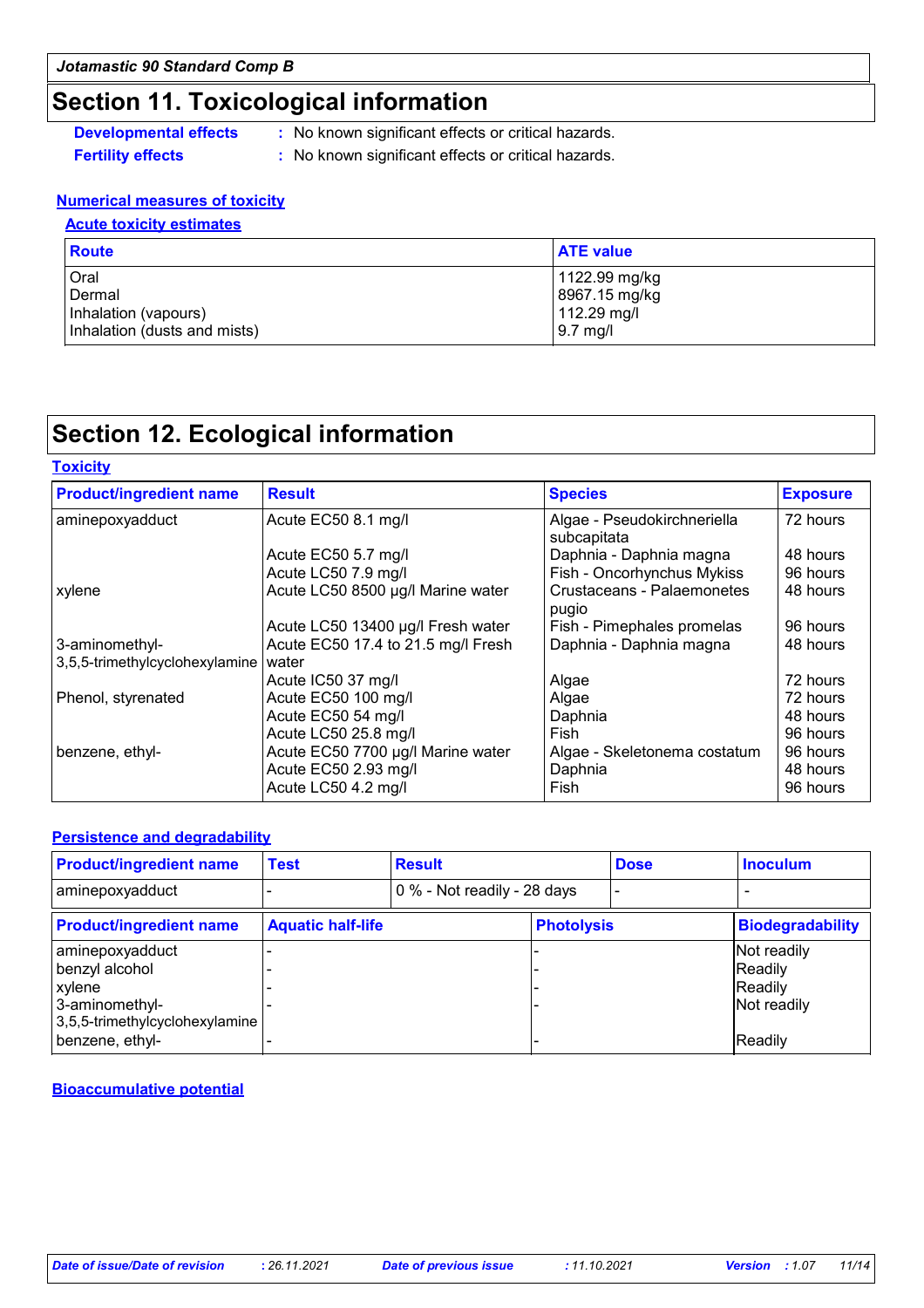# **Section 12. Ecological information**

| <b>Product/ingredient name</b>                   | <b>LogPow</b> | <b>BCF</b>  | <b>Potential</b> |
|--------------------------------------------------|---------------|-------------|------------------|
| benzyl alcohol                                   | 0.87          | < 100       | low              |
| hydrocarbons,<br>C9-unsaturated, polymerized     | 3.627         |             | low              |
| xylene                                           | 3.12          | 8.1 to 25.9 | low              |
| 3-aminomethyl-<br>3,5,5-trimethylcyclohexylamine | 0.99          |             | low              |
| Phenol, methylstyrenated                         | 3.627         |             | low              |
| benzene, ethyl-                                  | 3.6           |             | low              |

# **Mobility in soil**

| <b>Soil/water partition</b> | : Not available. |
|-----------------------------|------------------|
| <b>coefficient (Koc)</b>    |                  |
|                             |                  |

**Other adverse effects** : No known significant effects or critical hazards.

# **Section 13. Disposal considerations**

| <b>Disposal methods</b> | : The generation of waste should be avoided or minimised wherever possible.<br>Disposal of this product, solutions and any by-products should at all times comply<br>with the requirements of environmental protection and waste disposal legislation<br>and any regional local authority requirements. Dispose of surplus and non-<br>recyclable products via a licensed waste disposal contractor. Waste should not be<br>disposed of untreated to the sewer unless fully compliant with the requirements of<br>all authorities with jurisdiction. Waste packaging should be recycled. Incineration or<br>landfill should only be considered when recycling is not feasible. This material and<br>its container must be disposed of in a safe way. Care should be taken when<br>handling emptied containers that have not been cleaned or rinsed out. Empty<br>containers or liners may retain some product residues. Vapour from product<br>residues may create a highly flammable or explosive atmosphere inside the<br>container. Do not cut, weld or grind used containers unless they have been cleaned |
|-------------------------|----------------------------------------------------------------------------------------------------------------------------------------------------------------------------------------------------------------------------------------------------------------------------------------------------------------------------------------------------------------------------------------------------------------------------------------------------------------------------------------------------------------------------------------------------------------------------------------------------------------------------------------------------------------------------------------------------------------------------------------------------------------------------------------------------------------------------------------------------------------------------------------------------------------------------------------------------------------------------------------------------------------------------------------------------------------------------------------------------------------|
|                         | thoroughly internally. Avoid dispersal of spilt material and runoff and contact with<br>soil, waterways, drains and sewers.                                                                                                                                                                                                                                                                                                                                                                                                                                                                                                                                                                                                                                                                                                                                                                                                                                                                                                                                                                                    |

Do not allow to enter drains or watercourses. Material and/or container must be disposed of as hazardous waste.

|                                   | <b>ADG</b>                                      | <b>ADR/RID</b>                                  | <b>IMDG</b>                                     | <b>IATA</b>                                     |
|-----------------------------------|-------------------------------------------------|-------------------------------------------------|-------------------------------------------------|-------------------------------------------------|
| <b>UN number</b>                  | <b>UN3469</b>                                   | <b>UN3469</b>                                   | <b>UN3469</b>                                   | <b>UN3469</b>                                   |
| <b>UN proper</b><br>shipping name | Paint related material,<br>flammable, corrosive | Paint related material,<br>flammable, corrosive | Paint related material,<br>flammable, corrosive | Paint related material,<br>flammable, corrosive |
| <b>Transport hazard</b>           | 3(8)                                            | 3(8)                                            | 3(8)                                            | 3(8)                                            |
| class(es)                         | ڴ؇                                              | 业业                                              | یخ عند                                          |                                                 |
|                                   |                                                 | q                                               | ⋭2                                              |                                                 |
| <b>Packing group</b>              | III                                             | $\mathbf{III}$                                  | $\mathbf{III}$                                  | III                                             |
|                                   |                                                 |                                                 |                                                 |                                                 |
|                                   |                                                 |                                                 |                                                 |                                                 |
| Date of issue/Date of revision    | : 26.11.2021                                    | <b>Date of previous issue</b>                   | : 11.10.2021                                    | 12/14<br>:1.07<br><b>Version</b>                |

# **Section 14. Transport information**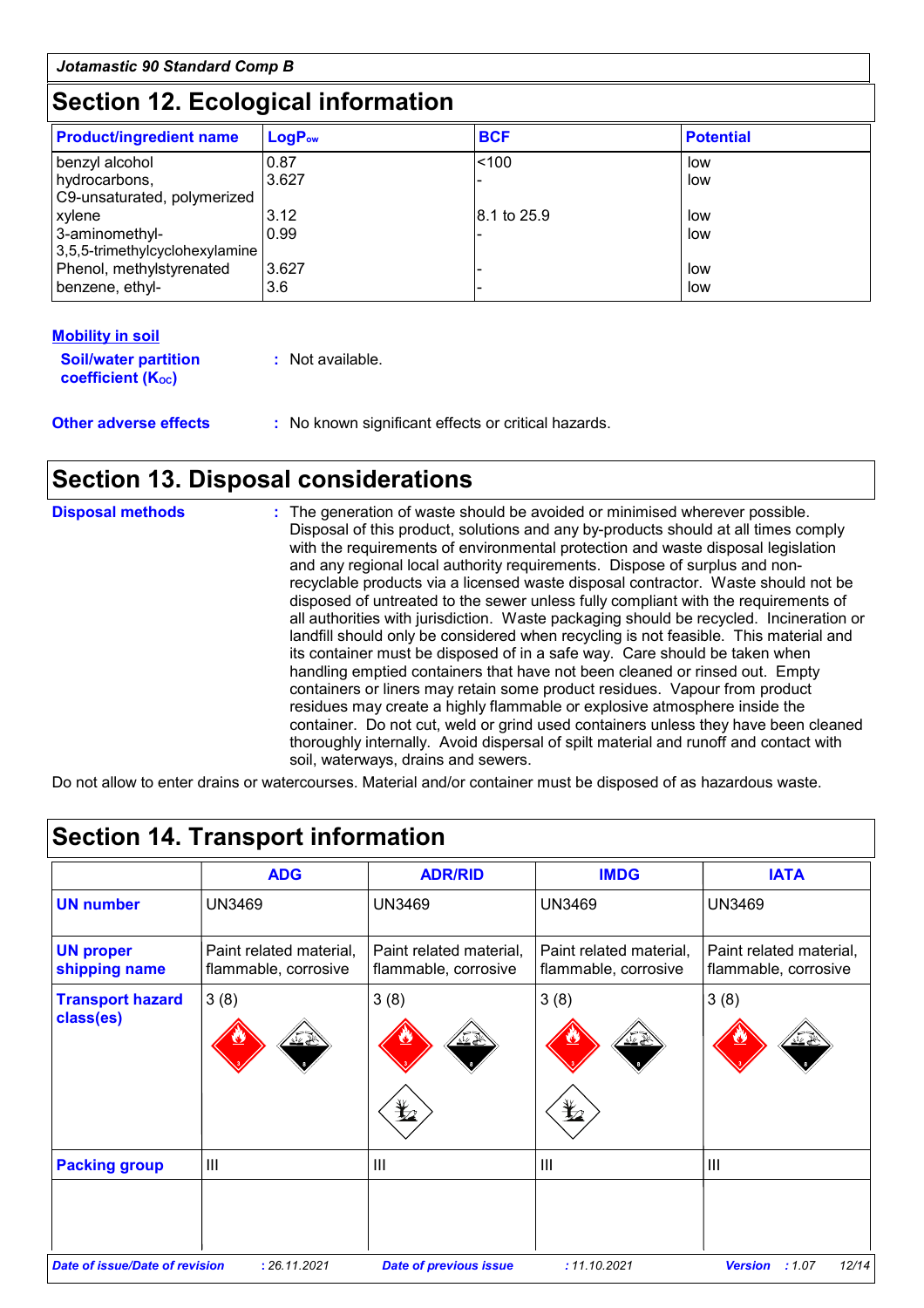### **Section 14. Transport information**

| Environmental<br>hazards                | Yes. The<br>environmentally<br>hazardous substance<br>mark is not required. | Yes.                                                                                                                                                                                   | Yes.                                                                                                                                     | Yes. The<br>environmentally<br>hazardous substance<br>mark is not required.                                             |
|-----------------------------------------|-----------------------------------------------------------------------------|----------------------------------------------------------------------------------------------------------------------------------------------------------------------------------------|------------------------------------------------------------------------------------------------------------------------------------------|-------------------------------------------------------------------------------------------------------------------------|
| <b>Additional</b><br><b>information</b> | Hazchem code .3W                                                            | The environmentally<br>hazardous substance<br>mark is not required<br>when transported in<br>sizes of ≤5 L or ≤5 kg.<br><b>Hazard identification</b><br>number 38<br>Tunnel code (D/E) | The marine pollutant<br>mark is not required<br>when transported in<br>sizes of ≤5 L or ≤5 kg.<br><b>Emergency</b><br>schedules F-E, S-C | The environmentally<br>hazardous substance<br>mark may appear if<br>required by other<br>transportation<br>regulations. |

|  | Special precautions for user : Transport within user's premises: always transport in closed containers that are |
|--|-----------------------------------------------------------------------------------------------------------------|
|  | upright and secure. Ensure that persons transporting the product know what to do in                             |
|  | the event of an accident or spillage.                                                                           |

| <b>Transport in bulk according</b><br>to IMO instruments | : Not available.  |
|----------------------------------------------------------|-------------------|
| <b>Marine pollutant</b><br><b>substances</b>             | : aminepoxyadduct |

**Transport within user's premises:** always transport in closed containers that are upright and secure. Ensure that persons transporting the product know what to do in the event of an accident or spillage.

Transport in accordance with ADR/RID, IMDG/IMO and ICAO/IATA and national regulation.

**Marking :** The environmental hazardous / marine pollutant mark is only applicable for packages containing more than 5 litres for liquids and 5 kg for solids.

### **Section 15. Regulatory information**

**Standard for the Uniform Scheduling of Medicines and Poisons**

5

**Model Work Health and Safety Regulations - Scheduled Substances**

No listed substance

**Australia inventory (AICS) :** All components are listed or exempted.

**International regulations**

**Chemical Weapon Convention List Schedules I, II & III Chemicals** Not listed.

**Montreal Protocol**

Not listed.

**Stockholm Convention on Persistent Organic Pollutants** Not listed.

**UNECE Aarhus Protocol on POPs and Heavy Metals** Not listed.